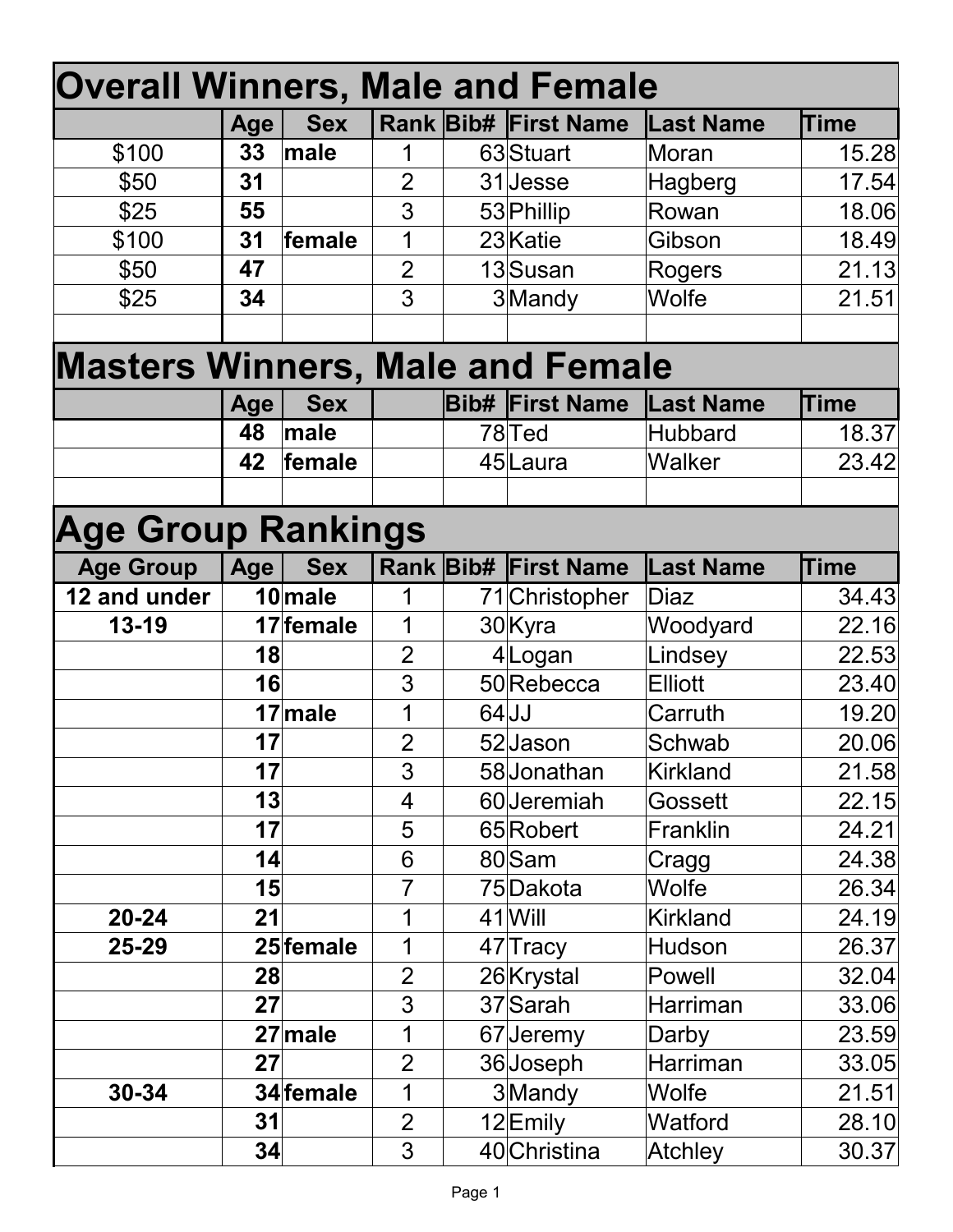|       | <b>Age</b> | <b>Sex</b> |                | <b>Rank Bib# First Name</b> | <b>Last Name</b>  | <b>Time</b> |
|-------|------------|------------|----------------|-----------------------------|-------------------|-------------|
|       |            | 33 male    | 1              | 18Scott                     | <b>Harris</b>     | 19.08       |
| 35-39 |            | 36 female  | 1              | 83 Katie                    | Malone            | 21.56       |
|       |            | 39 male    | 1              | 32 Brian                    | Jones             | 22.33       |
|       | 38         |            | $\overline{2}$ | 22 Shelby                   | Gibson            | 22.44       |
| 40-44 |            | 42 female  | 1              | 45Laura                     | <b>Walker</b>     | 23.42       |
|       | 41         |            | $\overline{2}$ | 77Julie                     | Petoia            | 23.56       |
|       | 44         |            | 3              | 76Kristen                   | Harvey            | 29.49       |
|       | 44         |            | 4              | 79Joy                       | <b>McIver</b>     | 30.22       |
|       |            | 42 male    | 1              | 81 Marcel                   | Colnot            | 20.54       |
|       | 44         |            | $\overline{2}$ | 61 <sub>Tom</sub>           | <b>Walker</b>     | 24.20       |
|       | 41         |            | 4              | 74Rick                      | <b>Ficklin</b>    | 27.40       |
| 45-49 |            | 47 female  | 1              | 25 Angie                    | <b>Burn</b>       | 25.02       |
|       | 48         |            | $\overline{2}$ | 24 Kimberley                | Fortenberry       | 33.25       |
|       | 49         |            | 3              | 29Ellen                     | Cole              | 33.40       |
|       |            | 47 male    | 1              | 8Mitchell                   | <b>Rippy</b>      | 20.25       |
|       | 48         |            | $\overline{2}$ | 82 Robin                    | Pendleton         | 20.55       |
|       | 47         |            | 3              | 49 Dewayne                  | <b>Elliott</b>    | 24.50       |
|       | 46         |            | $\overline{4}$ | $5$ Jeff                    | Moreland          | 26.05       |
|       | 46         |            | 5              | 54 Mark                     | King              | 27.10       |
|       | 47         |            | 6              | 68 Connley                  | <b>Boring</b>     | 32.50       |
|       | 45         |            | $\overline{7}$ | 72 Rodriquez                | Diaz              | 34.48       |
| 50-54 |            | 52 female  | 1              | 59 Susie                    | Gossett           | 25.44       |
|       | 50         |            | $\overline{2}$ | 48 Angela                   | Conner            | 26.52       |
|       | 53         |            | 3              | 42 Nancy                    | <b>Boring</b>     | 32.49       |
|       | 54         |            | $\overline{4}$ | 9Debby                      | Robinson          | 34.46       |
|       |            | $50$ male  | 1              | 43 Bailey                   | Nager             | 20.17       |
|       | 52         |            | $\overline{2}$ | $70$ Jim                    | Godfrey           | 21.15       |
|       | 51         |            | 3              | 51 Dennis                   | Duffy             | 24.04       |
|       | 53         |            | 4              | 38 Andy                     | <b>Millard</b>    | 25.33       |
|       | 51         |            | 5              | $19$ Ivan                   | Robinson          | 27.31       |
|       | 51         |            | 6              | 28Russ                      | Cole              | 28.16       |
|       | 53         |            | 7              | 57Bill                      | <b>Morris</b>     | 28.25       |
|       | 53         |            | 8              | 10Steve                     | Justice           | 29.43       |
|       | 51         |            | 9              | 56Jim                       | Scruggs           | 29.55       |
| 55-59 |            | 56 female  | 1              | 46 Melissa                  | <b>McCulloch</b>  | 28.43       |
|       | 56         |            | $\overline{2}$ | $17$ Jan                    | <b>Hildebrand</b> | 28.54       |